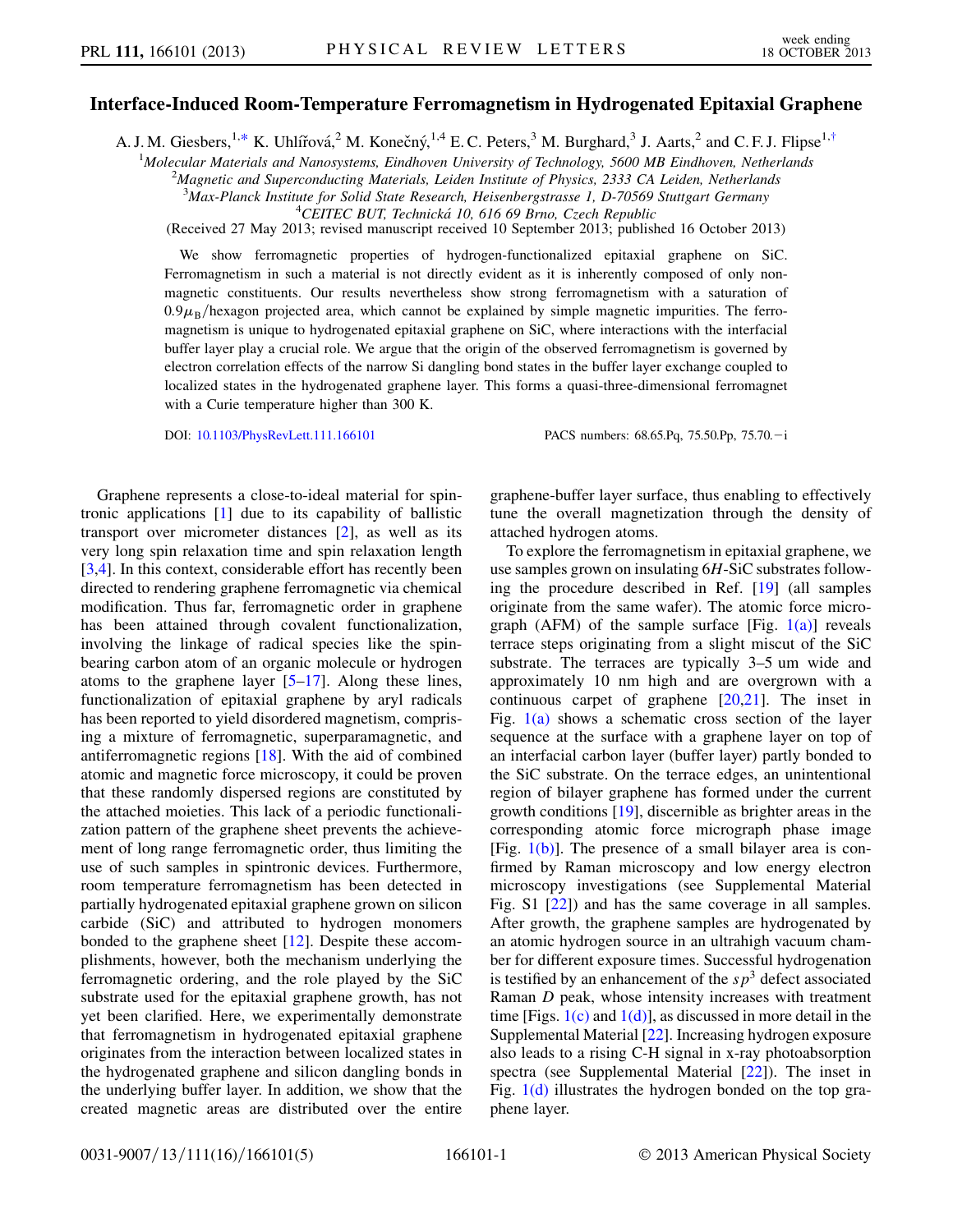

<span id="page-1-0"></span>FIG. 1 (color online). (a) Atomic force micrograph of the typical SiC terrace structure on top of which the graphene is grown. The inset shows a schematic of the surface structure with from top to bottom a graphene layer, a buffer layer, and the SiC substrate. The gray spheres represent carbon, the blue spheres silicon, and the yellow ovals the silicon dangling bonds. (b) Phase image showing the single layer graphene areas on top of the terraces and the narrow bilayer regions at the terrace edges. (c) Raman spectra of hydrogenated graphene with a treatment time  $t = 0$  min. (black), 30 min. (red), and 120 min. (blue). Clearly visible is the upcoming D-peak intensity with increasing treatment time. (d) D-peak intensity as a function of treatment time (the line is a guide to the eye). The inset shows the schematic bonding of hydrogen (orange spheres) to the graphene layer.

The magnetic properties of the hydrogenated graphene samples are determined using a commercial superconducting quantum interference device (SQUID) with a sensitivity of  $5 \times 10^{-8}$  emu. All measurements are performed at room temperature unless stated otherwise. Figure 2(a) room temperature unless stated otherwise. Figure  $2(a)$ shows the magnetization of an epitaxial graphene sample hydrogenated for three minutes. The linear background is related to the bulk SiC diamagnetism and can be subtracted by a linear fit to the high field part of the curve where all other forms of magnetism are assumed to be saturated. The resulting diamagnetic susceptibility  $\chi = \mu_0 M/Hm$ , with  $m = (1.97 \pm 0.05) \times 10^{-5}$  kg the sample mass and  $\mu_0 =$  $m = (1.97 \pm 0.05) \times 10^{-5}$  kg the sample mass and  $\mu_0 = 4\pi \times 10^{-7}$  Tm/A, the vacuum permeability is  $v_{\text{avg}} =$  $4\pi \times 10^{-7}$  Tm/A the vacuum permeability, is  $\chi$ <br>-(4.1 + 0.1) × 10<sup>-9</sup> m<sup>3</sup>/kg, within its error in  $\frac{1}{\cos \theta}$  $-(4.1 \pm 0.1) \times 10^{-9}$  m<sup>3</sup>/kg, within its error in good<br>agreement with literature  $(\chi_{\text{avg}} = -4.01 \times 10^{-9}$  m<sup>3</sup>/kg) agreement with literature  $(\chi_{\text{SiC}} = -4.01 \times 10^{-9} \text{ m}^3/\text{kg})$ .<br>Consistent values for  $\chi_{\text{SiC}}$  within the error range, were Consistent values for  $\chi_{\text{SiC}}$ , within the error range, were<br>found for all samples used in this Letter. The data obtained found for all samples used in this Letter. The data obtained after subtraction of the SiC diamagnetic background are shown in Fig.  $2(b)$  for three different temperatures. The curves show a clear ferromagnetic response from the hydrogenated epitaxial graphene. The hysteresis loop shows a saturation magnetization of  $M_s = \pm 27 \times 10^{-7}$  emu, and a<br>remanent magnetization of  $M = \pm 7 \times 10^{-7}$  emu, and a remanent magnetization of  $M_r = \pm 7 \times 10^{-7}$  emu, and a<br>coercive field of  $H = +91$  Oe at 300 K. Upon decreasing coercive field of  $H_c = \pm 91$  Oe at 300 K. Upon decreasing the temperature, a small increase in the high field magnetization occurs. A similar trend is observed for the coercive field and the remanent magnetization [inset Fig. [2\(b\)\]](#page-2-0). The measured saturation magnetization at room temperature corresponds to a value of about  $0.9\mu_B$  per hexagon projected area. We use the term ''projected area'' to include magnetic interface contributions, which will be discussed later.

Figure  $2(c)$  compares the ferromagnetic signal for the 3 min hydrogenated sample under in-plane magnetic field, along ( $\theta = 0^{\circ}$ ), and perpendicular ( $\theta = 90^{\circ}$ ) to the terraces as well as for out-of-plane (OofP) orientation [inset Fig.  $2(c)$ ]. A notable anisotropy can be discerned, with easier magnetization along the terrace steps (black curve), as compared to perpendicular alignment (red curve) and the out-of-plane direction (blue curve). This difference manifests itself in a lower saturation magnetization and in the case of the out-of-plane signal in a more stretched hysteresis loop. The preferred magnetization along the terrace edges might result from the predominant formation of double site hydrogen sites aligned along the zigzag direction of graphene [[23](#page-4-14)]. The double H sites show elongated shaped charge structures of 3 nm or more with sixfold symmetry coinciding with the sixfold symmetry of the graphene honeycomb lattice. In atomic resolution scanning tunneling microscopy, it was shown that the armchair edge of the graphene layer coincides with the SiC terrace structure [[24](#page-4-15)]. Combined, these results lead to anisotropy between the terrace edge and perpendicular to the edge direction which could explain the observed anisotropy in the magnetization. The out-of-plane magnetization contribution is probably due to a noncollinear spin orientation in the buffer layer, similar as for the  $\sqrt{3} \times \sqrt{3R30}$  6H-SiC(0001) structure of SiC [\[25\]](#page-4-16).

To tune the ferromagnetic signal, we can use the hydrogen coverage, as is shown in Fig.  $2(d)$  for hydrogenation times between 0 and 120 minutes. While the pristine graphene (0 min, black curve) displays no magnetic signal, a short hydrogen exposure (0.5 min, red curve) results in a clear ferromagnetic signal. From the corresponding hysteresis loop, a coercive field of  $H_c = \pm 65$  Oe and rema-<br>nent magnetization of  $M = \pm 2.4 \times 10^{-7}$  emu is nent magnetization of  $M_r = \pm 2.4 \times 10^{-7}$  emu is<br>extracted At high fields (H = 3000 Oe) the magnetization extracted. At high fields ( $H = 3000$  Oe), the magnetization reaches a saturation value of  $14 \times 10^{-7}$  emu. This satura-<br>tion magnetization M increases up to a treatment time of tion magnetization,  $M_s$ , increases up to a treatment time of 3 min  $(27 \times 10^{-7}$  emu), which is followed by a decrease<br>for longer treatments, finally resulting in M (120 min) for longer treatments, finally resulting in  $M_s$  (120 min) =  $13 \times 10$   $\degree$  emu. The same trend is observed in the coercive field and the remanent magnetization for the different  $13 \times 10^{-7}$  emu. The same trend is observed in the coersamples.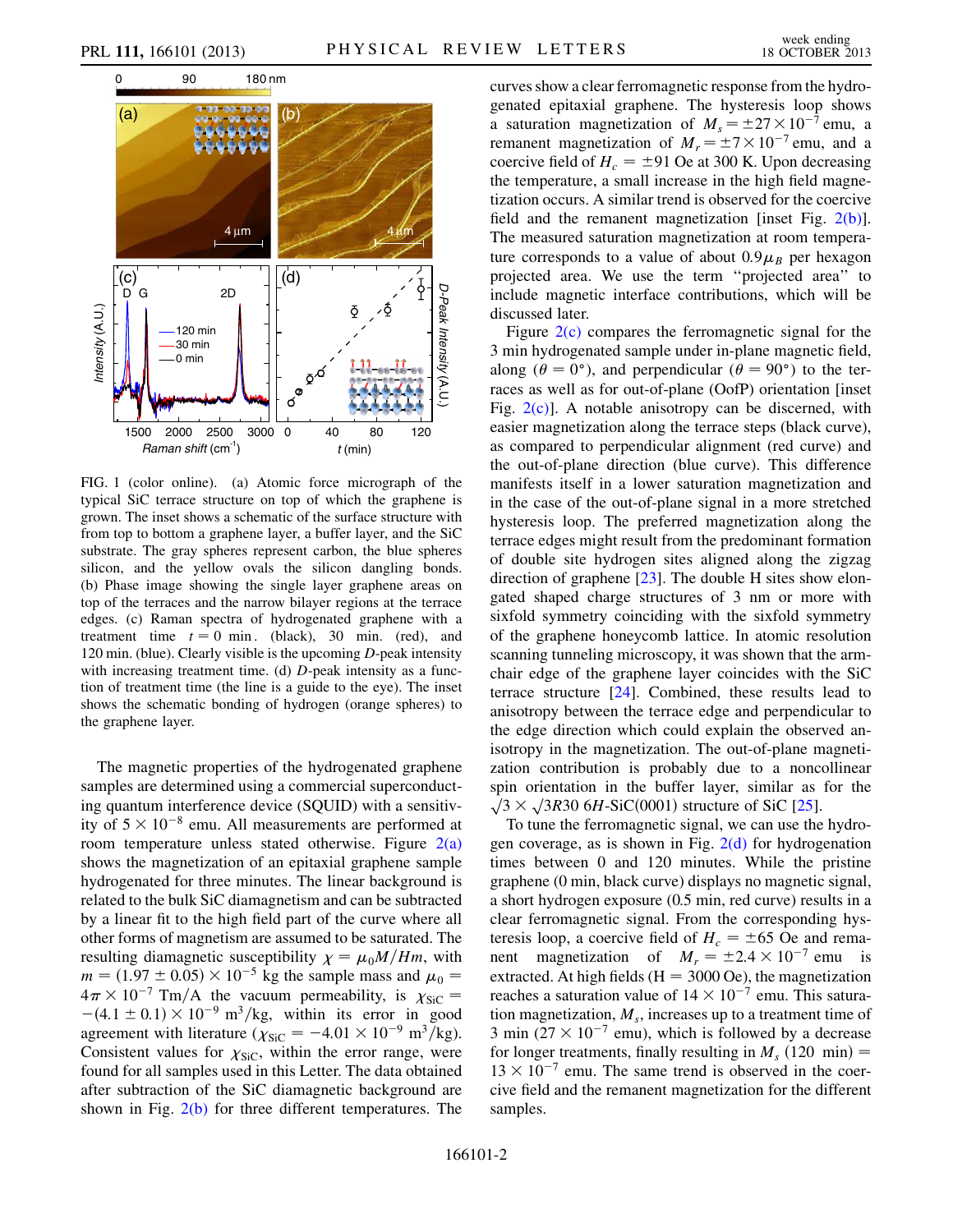

<span id="page-2-0"></span>FIG. 2 (color online). (a) Room temperature magnetization of hydrogenated epitaxial graphene as a function of the applied magnetic field for hydrogenated epitaxial graphene treated for three minutes. The red line shows the diamagnetic contribution of the SiC substrate. (b) Temperature dependence of the magnetization after subtraction of the diamagnetic background showing a clear ferromagnetic hysteresis loop. The inset shows a zoom of the coercive field and remanent magnetization (3 min treatment). (c) Direction dependence of the magnetization (3 min treatment). (d) Ferromagnetic signal for different hydrogen treatment times,  $t = 0, 0.5, 3, 10, 30, 90$ , and 120 minutes. (e) Magnetization for different control samples. (f) Schematic representations of the various control samples.

In order to determine the origin of the ferromagnetic behavior, we have investigated the magnetization properties of several control samples [Fig.  $2(e)$ ]. Firstly, a sample prepared in the same manner as the 3 minute sample, except that the hydrogen bottle is kept closed, is found to exhibit no ferromagnetic signal (red curve). Secondly, the same procedure is applied to an untreated bare SiC sample, which likewise does not lead to ferromagnetic signatures (dark yellow curve). Thirdly, to test the influence of the underlying substrate, a quasi-freestanding monolayer of graphene [\[25\]](#page-4-16) (QFMG) is used as a control sample [Fig.  $2(f)$  shows a schematic]. It is obtained by growing only a buffer layer [[25](#page-4-16)–[27\]](#page-4-17) on the SiC, followed by hydrogen intercalation to passivate the SiC substrate and turn the buffer layer into a QFMG. Owing to the reduced substrate interaction, QFMG is of superior quality compared to epitaxial graphene [[25\]](#page-4-16). Pristine QFMG samples not subjected to hydrogenation (exemplified by green curve) do not display ferromagnetism as expected for pure graphene (in total two samples were studied). Remarkably, also after three minutes of hydrogenation, no ferromagnetic signal at room temperature emerges for such samples [hQFMG, schematic in Fig.  $2(f)$ ] (blue curve representative for one out of two samples). The above findings highlight that the hydrogenated graphene is not ferromagnetic at room temperature and the buffer layer is crucial to render the epitaxial graphene ferromagnetic. Finally, in a fourth control experiment using two buffer layer samples (one shown, cyan curve) and three hydrogenated buffer layer samples (one shown, magenta curve) no ferromagnetic signal is detected [schematics of the samples are shown in Fig.  $2(f)$ ]. This absence consolidates that hydrogenated epitaxial graphene requires both the hydrogenated graphene and the underlying buffer layer to become ferromagnetic. At low temperatures, the linear background magnetization, observable for both the buffer layer samples and the hQFMG, leads to a smaller  $\chi_{\text{SiC}}$ compared to the pure SiC substrates. This difference hints toward an unsaturated low temperature paramagnetic contribution in these samples, akin to fluorinated graphene laminates [[28](#page-4-18)]. The presence of localized paramagneticlike states in the buffer layer was recently also suggested from spin transport experiments in epitaxial graphene [\[29\]](#page-4-19). In our preliminary high magnetic field magnetization measurements, the paramagnetism of the buffer layer is indeed confirmed, saturating at  $H/T \approx 25 \text{ kOe/K}$  (see Supplemental Material Fig. S4 [[22](#page-4-13)]). The crucial role of the buffer layer also indicates that the measured saturation magnetization in the hydrogenated epitaxial graphene samples of  $0.9\mu_B$  per hexagon projected area is not solely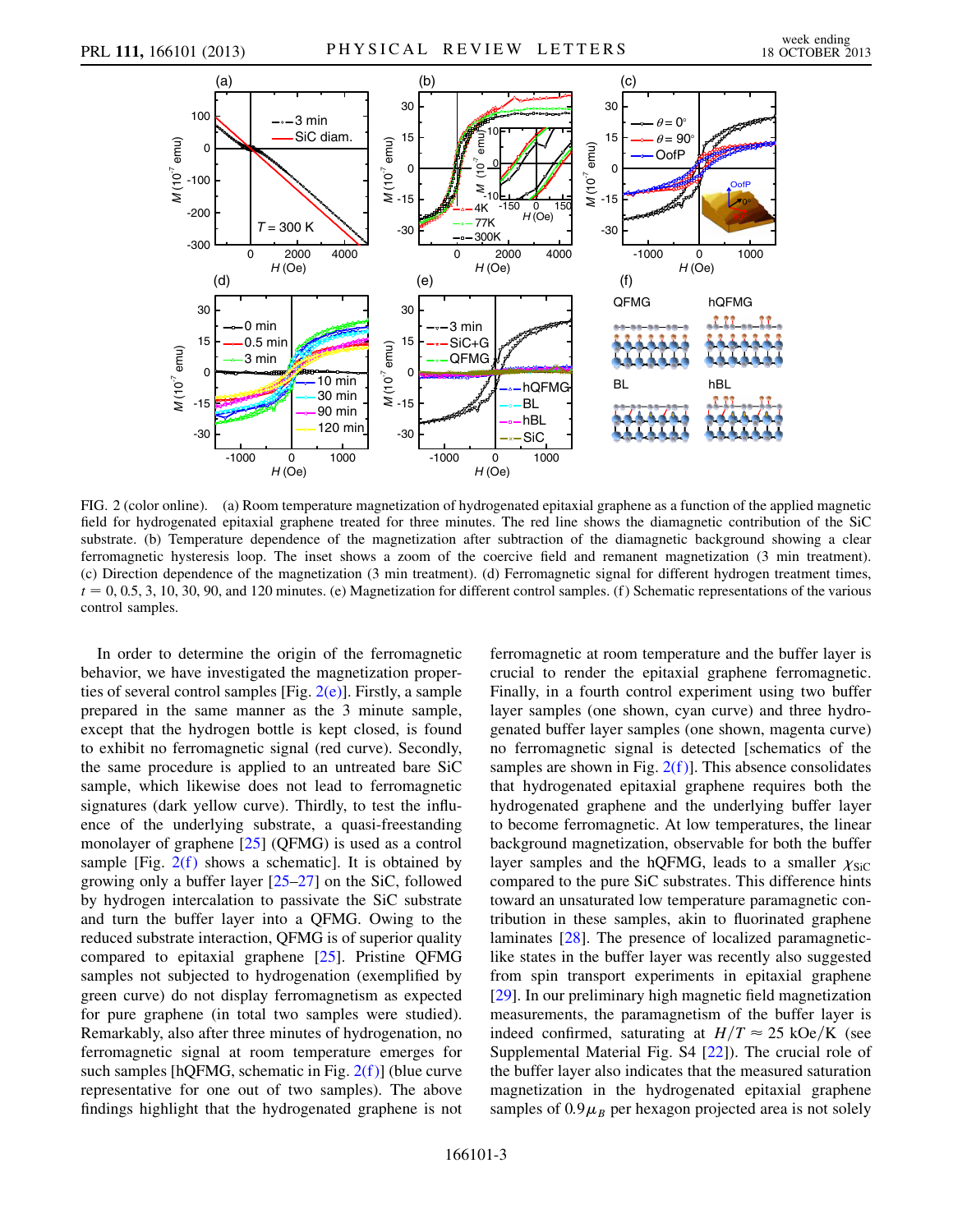from the graphene layer but is distributed between the two layers.

Further insight into the ferromagnetic properties of the hydrogenated graphene is gained by detecting the remanent magnetization with the aid of magnetic force microscopy (MFM) (see Fig. [3\)](#page-3-0). By placing the sample briefly on either the south pole  $(-B)$  or north pole  $(+B)$  of a permanent magnet prior to MFM measurements, we can magnetize the sample in, respectively, a negative or positive out-of-plane remanent magnetization state as we observed in the SQUID measurements of Fig. [2\(c\)](#page-2-0). Figures  $3(a)$  and  $3(b)$  show the magnetic signal of the same area for the two magnetization directions with their respective cross sections in panel  $3(c)$ . The highlighted dirt particle is an artifact due to cross talk with the topography [\[30\]](#page-4-20) and serves as a position marker on the sample. The topology of the sample is similar to Figs.  $1(a)$  and  $1(b)$ . The clear difference in MFM contrast between the single (1L) and bilayer (2L) areas, indicate their different magnetization. This might be due to different hydrogen coverages [\[31](#page-4-21)[,32\]](#page-4-22), in accord with the lower overall D-peak intensity on the bilayer regions observed in Raman images. Other possible contributions are the different electronic structure of the bilayer graphene, as well as different interactions among the hydrogen sites, or in the specific case of the bilayer graphene between hydrogen sites and the buffer layer due to the increased distance between the buffer layer and the hydrogenated layer. In the SQUID measurements, the bilayer areas will reduce the overall saturation magnetization, however since the bilayer coverage is similar for all samples, the results above are not affected. The switching of the out-of-plane remanent magnetization direction is clearly visible in the MFM cross sections in Fig. [3\(c\)](#page-3-1).

<span id="page-3-0"></span>

<span id="page-3-1"></span>FIG. 3 (color online). (a) Magnetic force micrograph of hydrogenated epitaxial graphene after applying a positive magnetic field to the sample showing high and low remanent magnetization for single and bilayer, respectively (scale:  $+3.3^{\circ} \pm 0.2^{\circ}$ ). (b) Inversion of the remanent magnetization after applying a negative magnetic field to the sample (scale:  $-14.4^{\circ} \pm 0.2^{\circ}$ ). (c) Cross section of the positive (a) and negative (b) magnetization. We repeated the switching between positive and negative magnetization several times yielding the same result.

Specifically, after positive B-field magnetization, the MFM signal is positive and the signal from the single layer is slightly larger than that from the bilayer. After negative B-field magnetization, the MFM signal has reversed the sign and the response from the single layer is again highest. These changes show that the color inversion between panel  $3(a)$  and  $3(b)$  is due to a complete flip of the magnetization direction, while the signal from the single layer is always higher (either more positive or more negative) than that from the bilayer. That the flip is not symmetric around zero indicates a constant background phase shift and might be attributed to electrostatic interactions simultaneously probed by the metallic tip. Electric field microscopy confirmed this magnetic-field independent electrostatic background [\[33\]](#page-4-23) (see Supplemental Material Fig. S3 [\[22\]](#page-4-13)).

The MFM measurements corroborate the ferromagnetism of the hydrogenated epitaxial graphene sample and show that the signal originates from the whole surface. Together with the observed variation of the ferromagnetic strength with hydrogen coverage, the magnetic anisotropy, and control sample magnetic measurements, these results form a conclusive set of observations which rule out any possible magnetic contaminations as the origin of the observed magnetic behavior.

The observed ferromagnetism in our hydrogenated epitaxial graphene is best interpreted in terms of an exchange coupled interaction between localized electron states of the buffer layer and localized states formed by  $sp^3$  defects of the hydrogenated graphene layer [\[23\]](#page-4-14). The overall paramagnetic behavior of the buffer layer indicates the presence of localized magnetic moments, which are the localized defect states, attributed to Si dangling bonds (DB), forming an insulating behavior as has been shown by scanning tunneling microscopy and spectroscopy experiments [[34](#page-4-24),[35](#page-4-25)]. Upon hydrogen adsorption on top of the graphene layer, carbon-hydrogen bonds are created, forming  $s p<sup>3</sup>$  defect states [\[23](#page-4-14)]. These localized midgap states can be spin split in filled and unfilled localized states close to the Fermi level due to the Coulomb interaction of the Si DB states of the buffer layer, forming a quasi-threedimensional ferromagnetic state with a Curie temperature  $(T_C)$  of 300 K or higher. However, hydrogenated graphene can also be intrinsically ferromagnetic (or superparamagnetic) [\[36\]](#page-4-26) with a much lower Curie temperature due to its two dimensionality, which would become quasi-threedimensional if the paramagnetic buffer layer will exchange couple to it, and thereby, raise  $T_c$ . Alternatively, the midgap states do not necessarily have to be spin split but could mediate a coupling between the spin polarized buffer layer states and thereby, introduce a ferromagnetic system.

To conclude, hydrogenated epitaxial graphene shows a ferromagnetic behavior with a Curie temperature higher than 300 K and a magnetic moment of  $0.9\mu_B$  per carbon hexagon projected area. We have shown that both the hydrogen coverage and the buffer layer with the Si